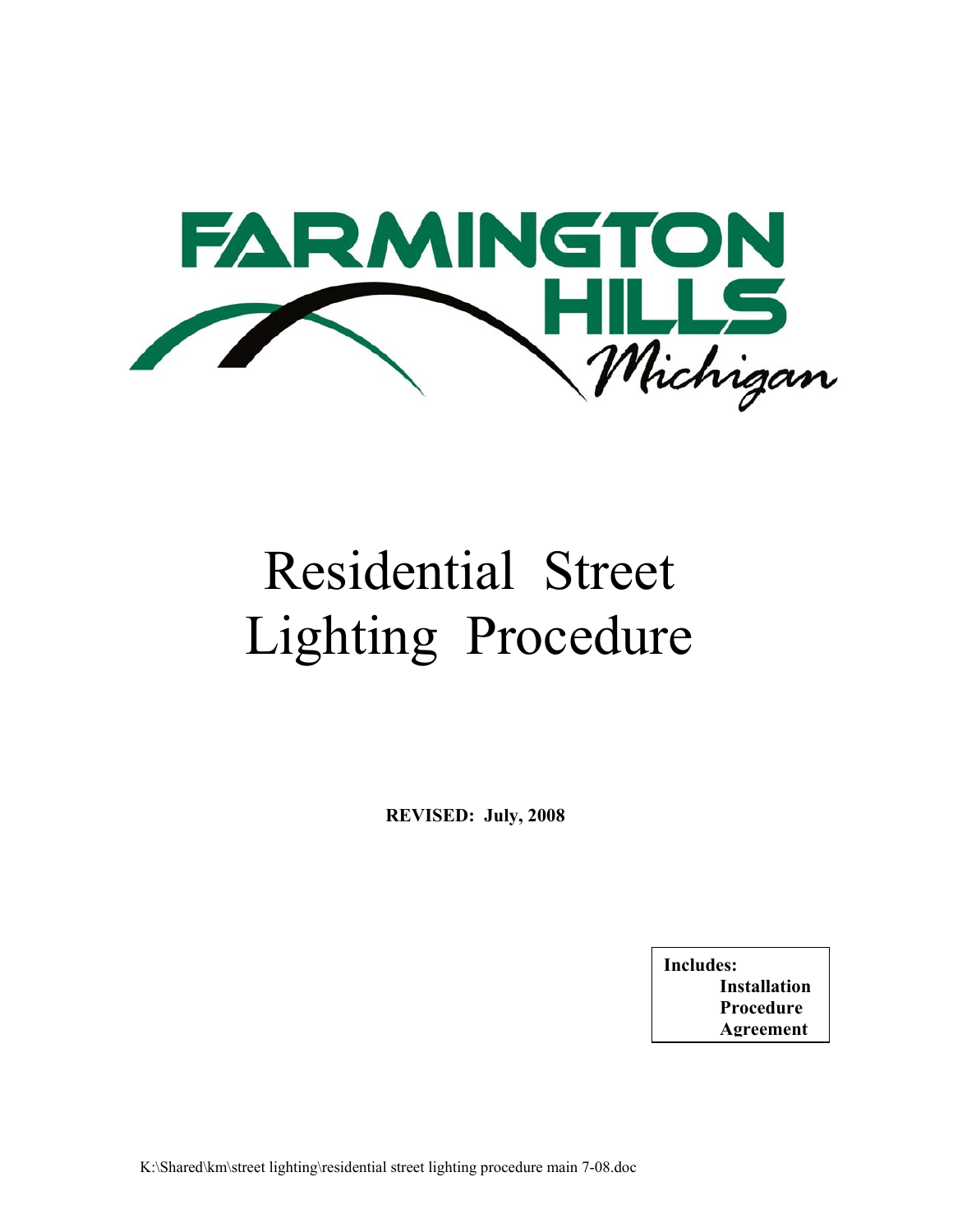### **PROCEDURE FOR INSTALLING STREET LIGHTING**

It is current City practice that the Homeowners Associations or groups of residents are responsible for the energy costs associated with residential street lighting. This is overhead street lighting installed at their request, at the subdivision entrance or internal to the subdivision. The following information has been assembled to provide guidance to groups requesting street lighting:

## $\blacktriangleright$

- 1 If there is interest in having street lighting installed, the Subdivision's Homeowners Association (or an individual representing a group of residents within a specific area) must contact the City's Traffic Engineer at (248) 871-2560. From that contact a field meeting will be setup with a Detroit Edison representative to determine the type of lighting to be installed (i.e. standard overhead lighting or ornamental) and the proposed location(s).
- 2 Based on the discussions from the field meeting Detroit Edison will design the project, develop a project cost estimate and calculate the cost of any advanced contributions necessary. This information is returned to the City Engineering Division for further processing.
- 3 The Homeowners Association or group representative will be contacted by the City to convey the Detroit Edison's cost estimates and design.
- 4 Should the Association or group decide to proceed with the street lighting project, they must submit a **written notice to proceed** and a **completed Street Lighting Agreement** (copy attached) submit to the City Clerk's Office. This must be accompanied by a **check covering any advanced contribution cost and the escrow fee**  for years four and five, if required (i.e. should the street lighting request be for ornamental type lighting, a fee equivalent to two years energy charges is required. This fee is held in an escrow account by the City and used for the fourth and fifth years' annual fees, thus ensuring the light(s) will remain in place for a minimum of five years).
- 5 Once the City Clerk's Office has received the requisite money and Agreement described above, the City's Finance Department will submit a purchase order and a written notice to proceed to the Detroit Edison Company and the light(s) will be installed. **Installation takes a minimum 6 (six) weeks from this point.**
	- \_\_\_ 6 Monthly, the City receives and pays the energy invoices from Detroit Edison for the particular streetlights. Then, annually, the City bills the Association or group representative for 12 months of energy charges.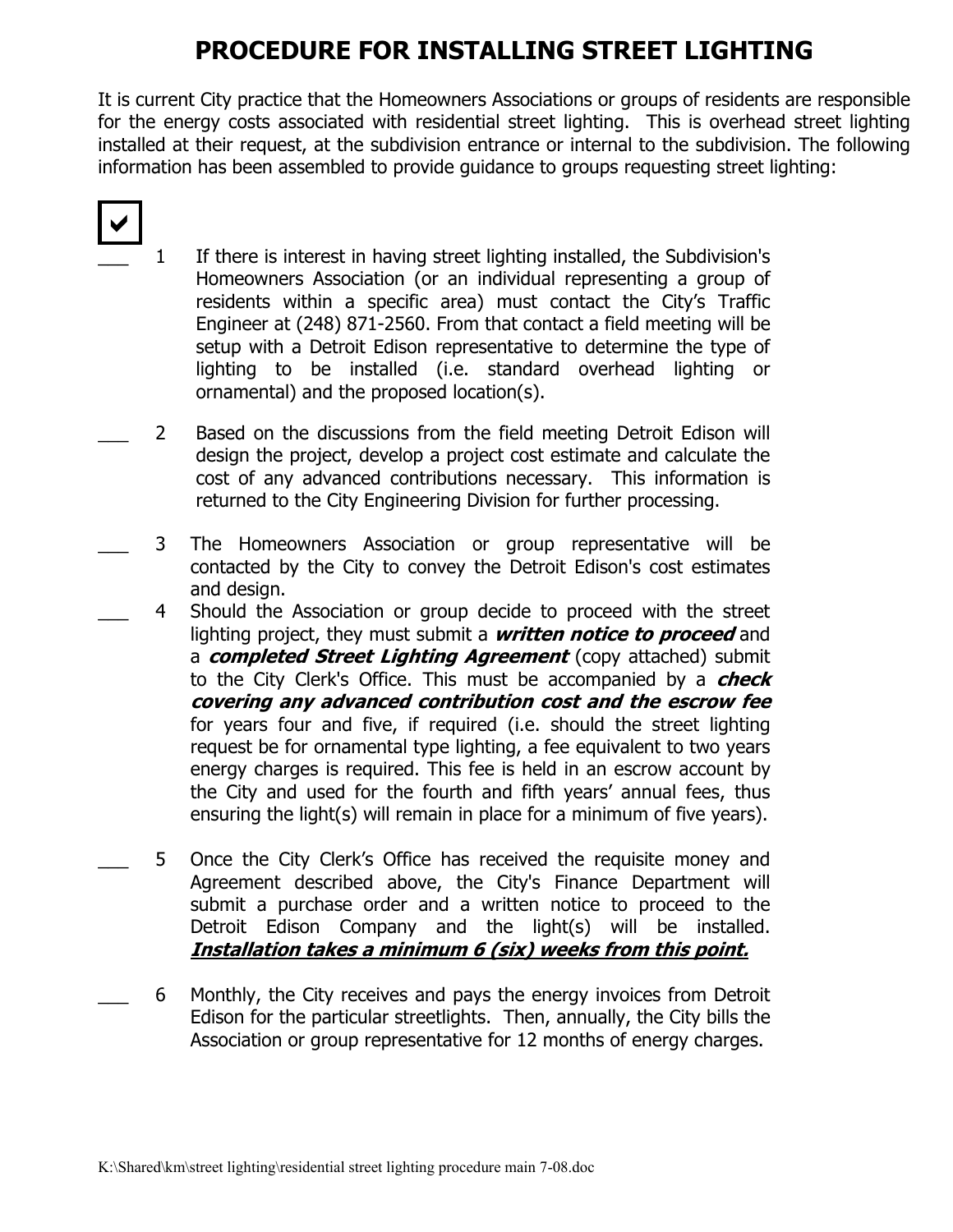#### **CITY OF FARMINGTON HILLS** STREET LIGHTING AGREEMENT

THIS AGREEMENT, made this \_\_\_\_\_ day of \_\_\_\_\_\_\_\_\_\_\_\_\_\_\_\_\_\_\_\_\_\_\_ 200\_\_ by and between

hereinafter

#### (Subdivision)

referred to as "Subdivision," and the CITY OF FARMINGTON HILLS, a Michigan Municipal Corporation, 31555 Eleven Mile Road, Farmington Hills, Michigan 48336, hereinafter referred to as "City".

#### WITNESSETH:

WHEREAS, the Subdivision has requested additional street lighting; and

WHEREAS, the City has agreed to contract with Detroit Edison for such lighting, provided that the Subdivision pays all costs incurred by the City therefore; and

WHEREAS, the Subdivision has agreed to pay all such costs, including design, installation, energy, inspection, maintenance, repair and replacement costs;

NOW, THEREFORE, IT IS HEREBY AGREED BY AND BETWEEN THE PARTIES:

1. The City shall contract with Detroit Edison to design the project and install street lighting in the following locations:

If any of the locations described above are not within a publicly-owned right-of-way, the Subdivision shall grant to Detroit Edison, or shall acquire for the benefit of Detroit Edison, an easement to access and enter upon such locations for purposes of installing, inspecting, maintaining, repairing and replacing the street lighting. Such easement may be provided in the Subdivision's deed restrictions or master deed, and shall be in a form and manner satisfactory to and approved by Detroit Edison and the City.

- 2. The Subdivision shall pay all costs incurred by the City in connection with the street lighting, including design, installation, energy, replacement, repair, inspection, maintenance and administration costs.
- 3. The Subdivision shall pay to the City all design and installation charges, including any advanced contributions required by Detroit Edison, within thirty (30) days of the City's presentation of any and all invoices for same. In the event the Subdivision requests ornamental type lighting, the Subdivision's payment to the City of an additional fee equivalent to two years of energy charges shall also be required, which fee shall be held in an escrow account by the City and applied to the fourth and fifth year's annual charges in order to ensure that the proposed ornamental lighting will remain in place for a minimum of five years.